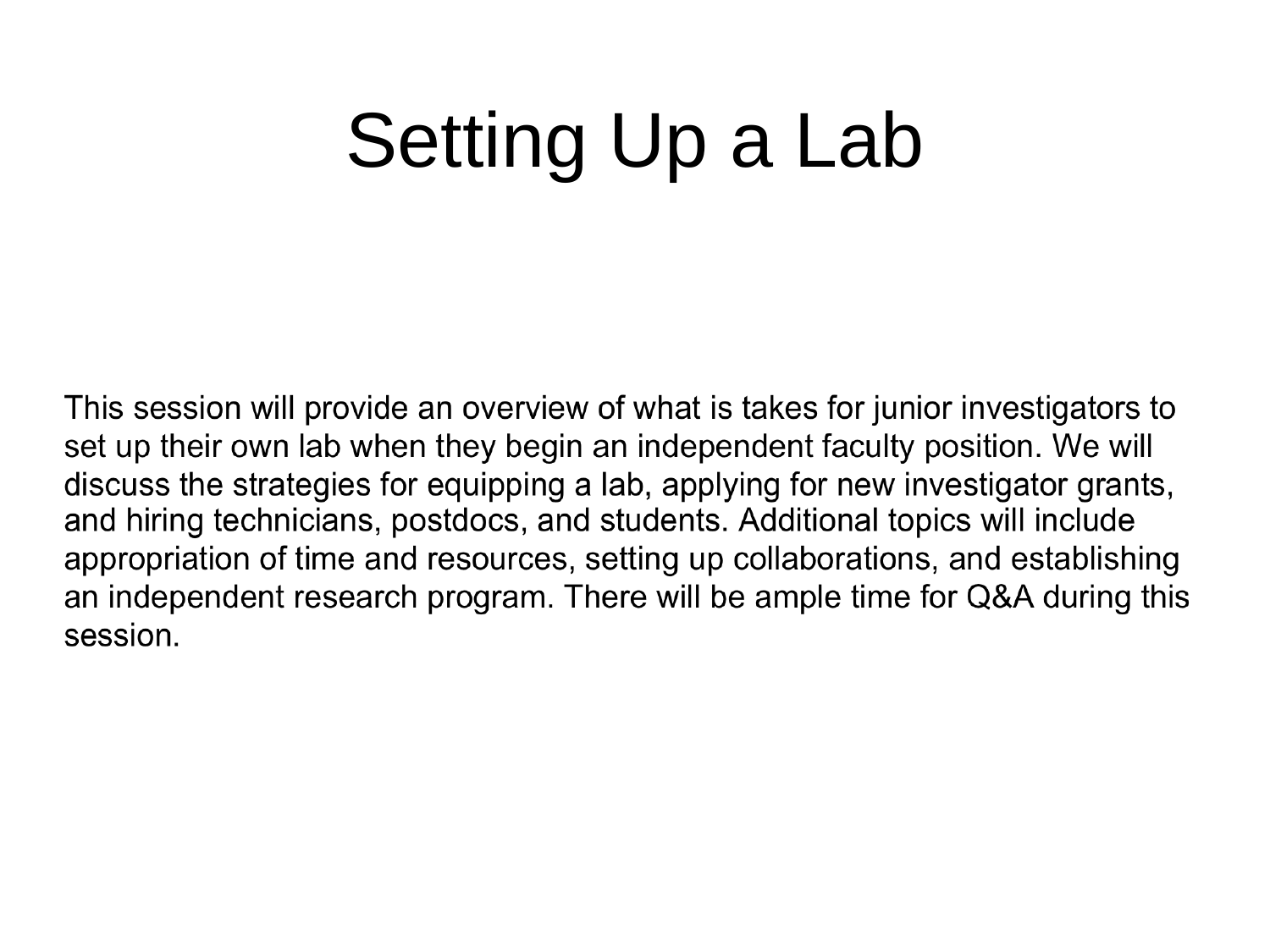# Running a lab – The art of multitasking

- Running a lab is not necessarily harder than being a postdoc. You do a lot of different tasks in a day, but most of them don't require the same level of intensity and focus that benchwork does.
- Seamlessly going from one task to the next is an important skill necessary to being a successful PI.
- Science and the art of communicating science in many different formats is what this job is mostly about.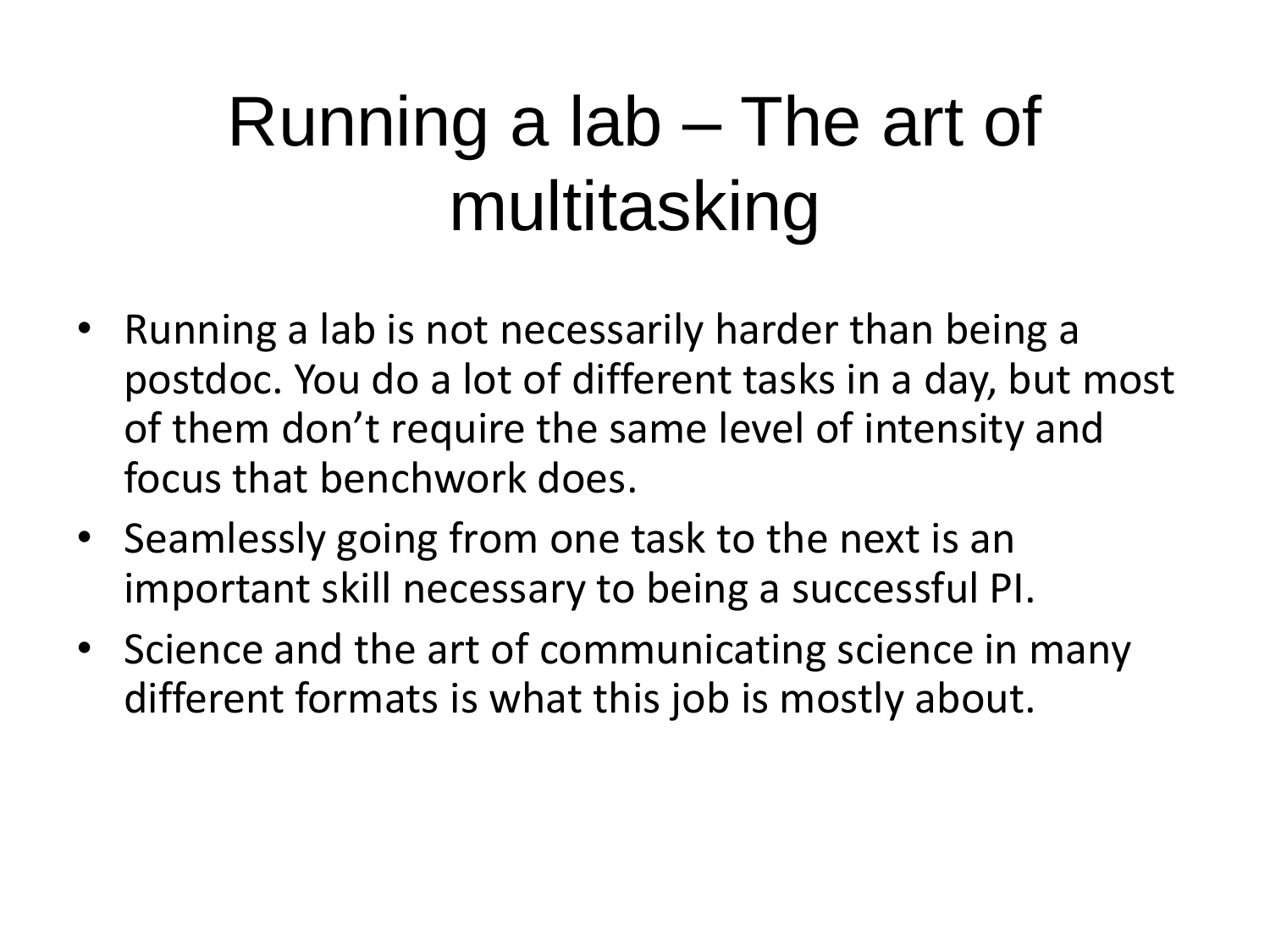### **Making the Right Moves**

http://www.hhmi.org/resources/labmanagement/order/main?action=form



Making the Right Moves: A Practical Guide to Scientific Management for Postdocs and New Faculty, second edition



Training Scientists to Make the Right Moves: A Practical Guide to Developing Programs in Scientific Management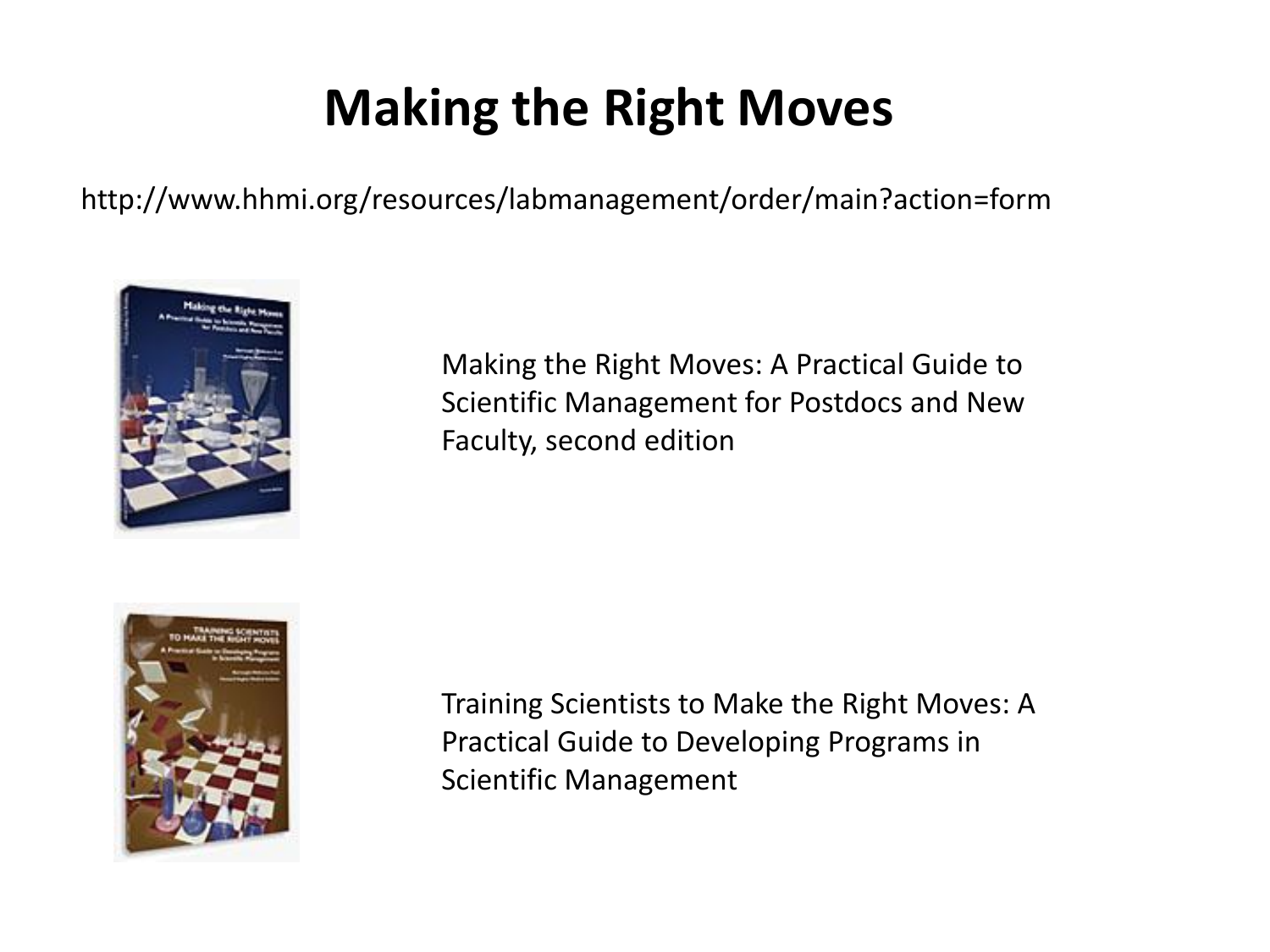#### **You know what to do: 1) publish papers 2) get grants 3) some teaching**

- The **Most Important** aspect of your new job is establishing your research program.
	- Be at the bench doing experiments and training your people!
- Consider joining lab meeting of an established investigator. Be selective.
- You should be the best judge of what you need to do for your research program.
	- Listen to senior faculty. Listen to junior faculty.
	- Don't blindly follow advice.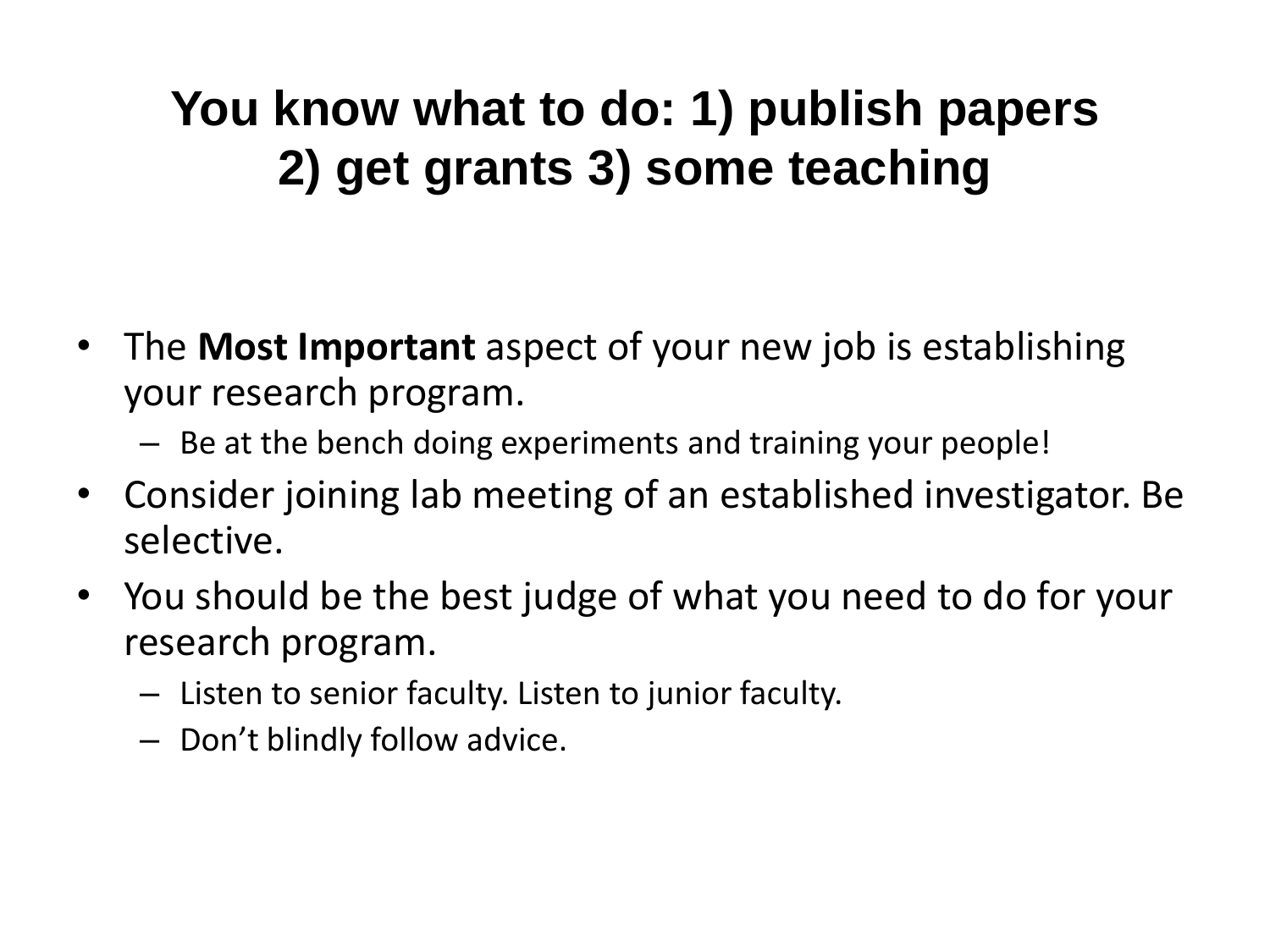#### **You know what to do: 1) publish papers 2) get grants 3) some teaching**

- **Obtaining funding is paramount to your success and chances of tenure.**
- New investigator grants are a great opportunity to expand your lab.
	- $-$  Many are unavailable after your  $1<sup>st</sup>$  R01.
	- Speak with your department chair about being nominated.
	- Ask the grants office for a list.
	- Google
	- Speak with other junior faculty that have them.
- Get help with your first, second, third R01s. Identify a mentor. Get others to read and critique your R01. Speak with Program officials.
- Never take rejection personally. Get help with resubmissions.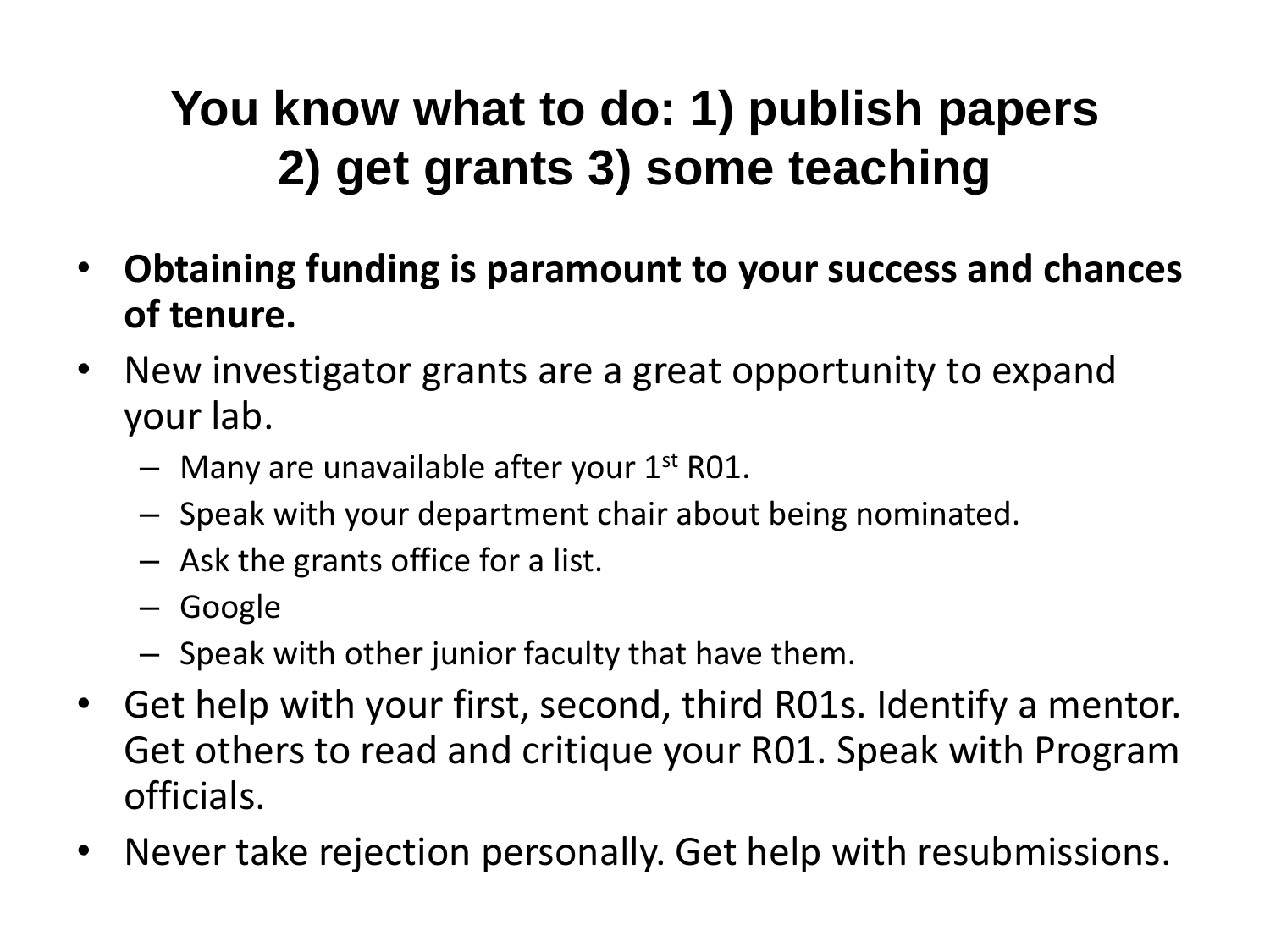### Setting up a lab – Paying for it

| Equipment                                  |                                  | price each | extended |
|--------------------------------------------|----------------------------------|------------|----------|
| AKTA EXPLORER FPLC, including columns and  | GE Amersham Biosciences 13470601 | \$49,000   | \$49,000 |
| service contract                           |                                  |            |          |
|                                            |                                  |            |          |
| Spectramax M5 Microplate Spectrophotometer | Molecular Devices M5             | \$55,858   | \$55,858 |
| including service contract                 |                                  |            |          |
| Clinical Centrifuge $+$ rotor $+$ adaptors | <b>IEC</b> ThermoElectron        | \$2,755    | \$2,755  |
| Fisher Isotemp waterbath                   | 15-460-28                        | \$1,007    | \$1,007  |
| Lab Counter (2 channel) (2)                | Fisher 02-670-12                 | \$102      | \$204    |
| Hemacytometers (3)                         | Fisher 02-671-5                  | \$160      | \$320    |
| <b>Tissue Culture Microscope</b>           | Nikon TS10                       | \$4,000    | \$4,000  |
| Pipet-Aids, Drummond (2)                   | Fisher 13681-16                  | \$250      | \$500    |
| Double CO <sub>2</sub> Incubator (2)       | Revco Ultima                     | \$24,000   | \$24,000 |
| Laminar Flow Hood (2)                      |                                  | \$20,000   | \$20,000 |

Negotiate with several vendors.

Do you really need everything from your wish list immediately? Good service is critical for big ticket items, i.e. microscopes.

**Personnel \$\$\$\$**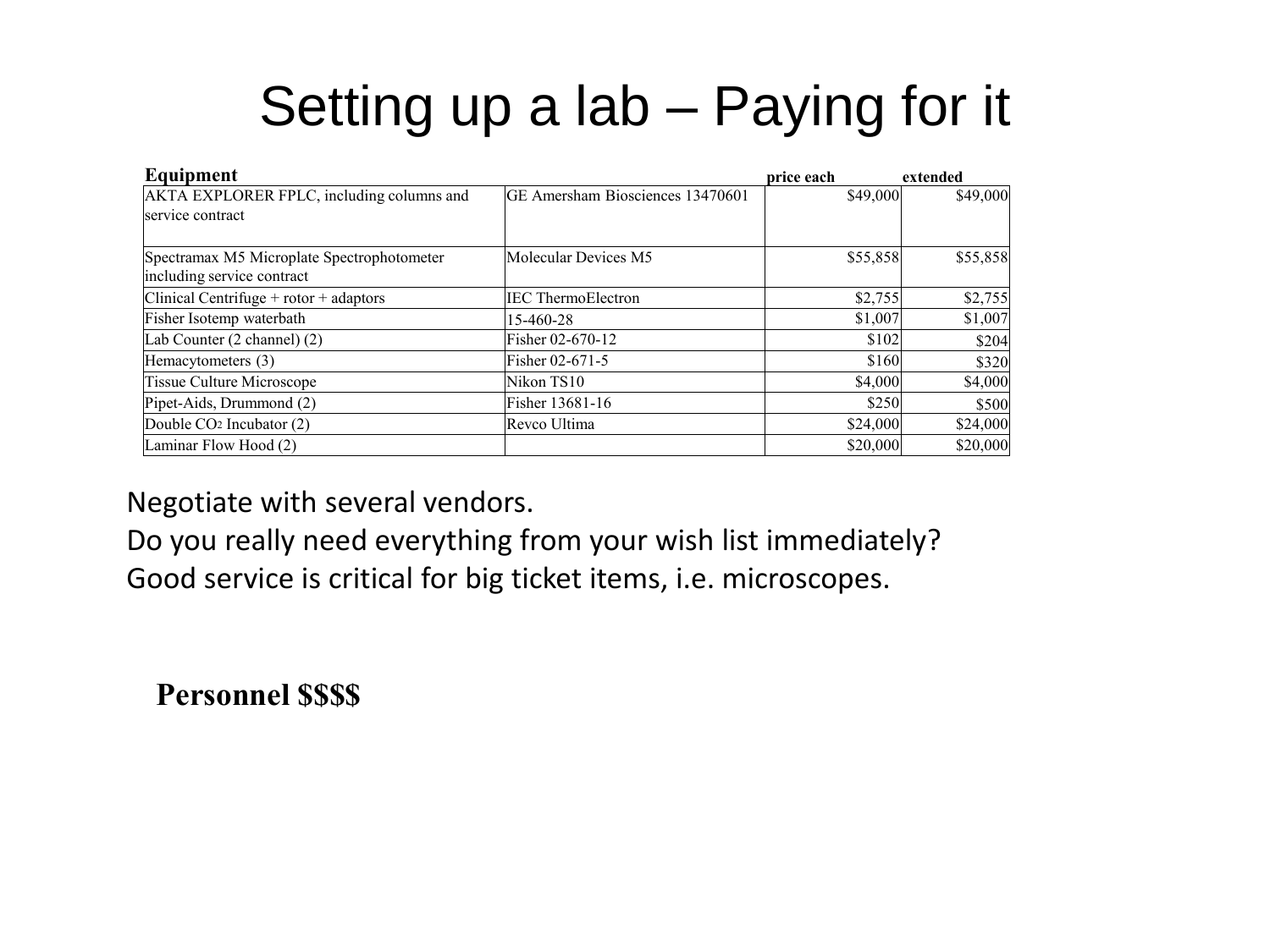#### Setting up a lab – Paying for it

#### **Personnel \$\$\$\$**

**Beginning Postdoc -** \$38,496 + Fringe (9%-32%) **5th year postdoc -** \$48,900 **Technician –** 30,000-42,000 + 23-32%Fringe **Graduate student (UPENN)** 33,000 **Your Salary -**\$\$\$ + Fringe **Consumables** – \$20-30K per person

-Usually want to start with 1 technician and a postdoc. Those with good startups or early investigator awards may start with more.

-Students are often free for the first year.

-Be determined to bring in money. Be aggressive, not reckless.

-Ask and be creative. Training grants etc.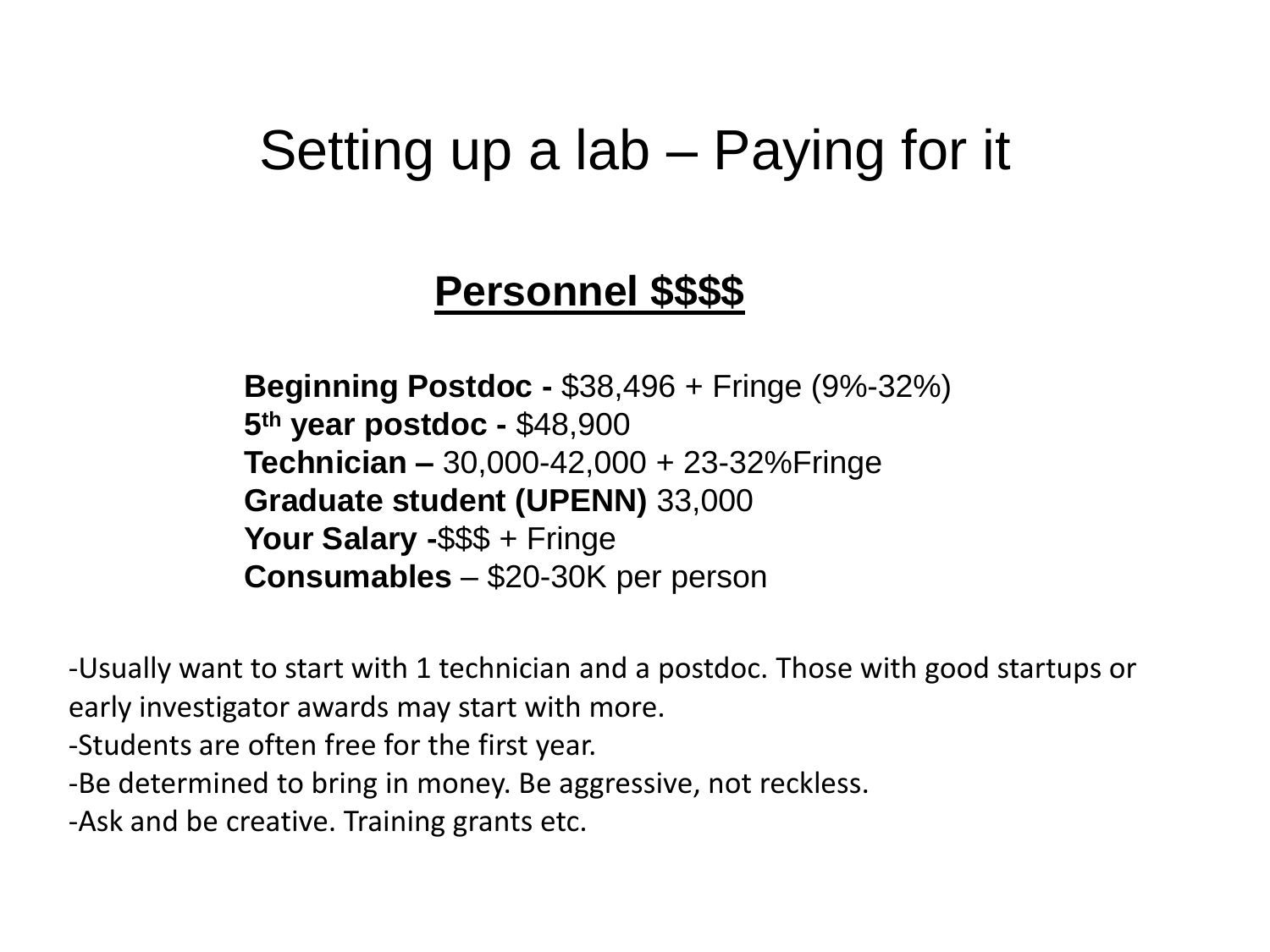### Hiring – The most important decision

- Call important referees. Recommendation letters are often only partially accurate.
	- Ask questions on strengths, weaknesses, where they rank among trainees.
	- Play on sympathy for junior faculty. "I'm just starting out and can't afford to hire someone who isn't excellent."
	- Be wary of hiring someone that was let go because of loss of funding.
- Interview everyone in person if possible.
- Hiring techs directly from College vs Experienced Techs.
	- Recommend 2 year minimum commitment.
	- I recommend the person over the experience.
- Finding good postdocs:
	- Luck
	- Free postings from university website
	- Find established faculty to send postdoc applicants.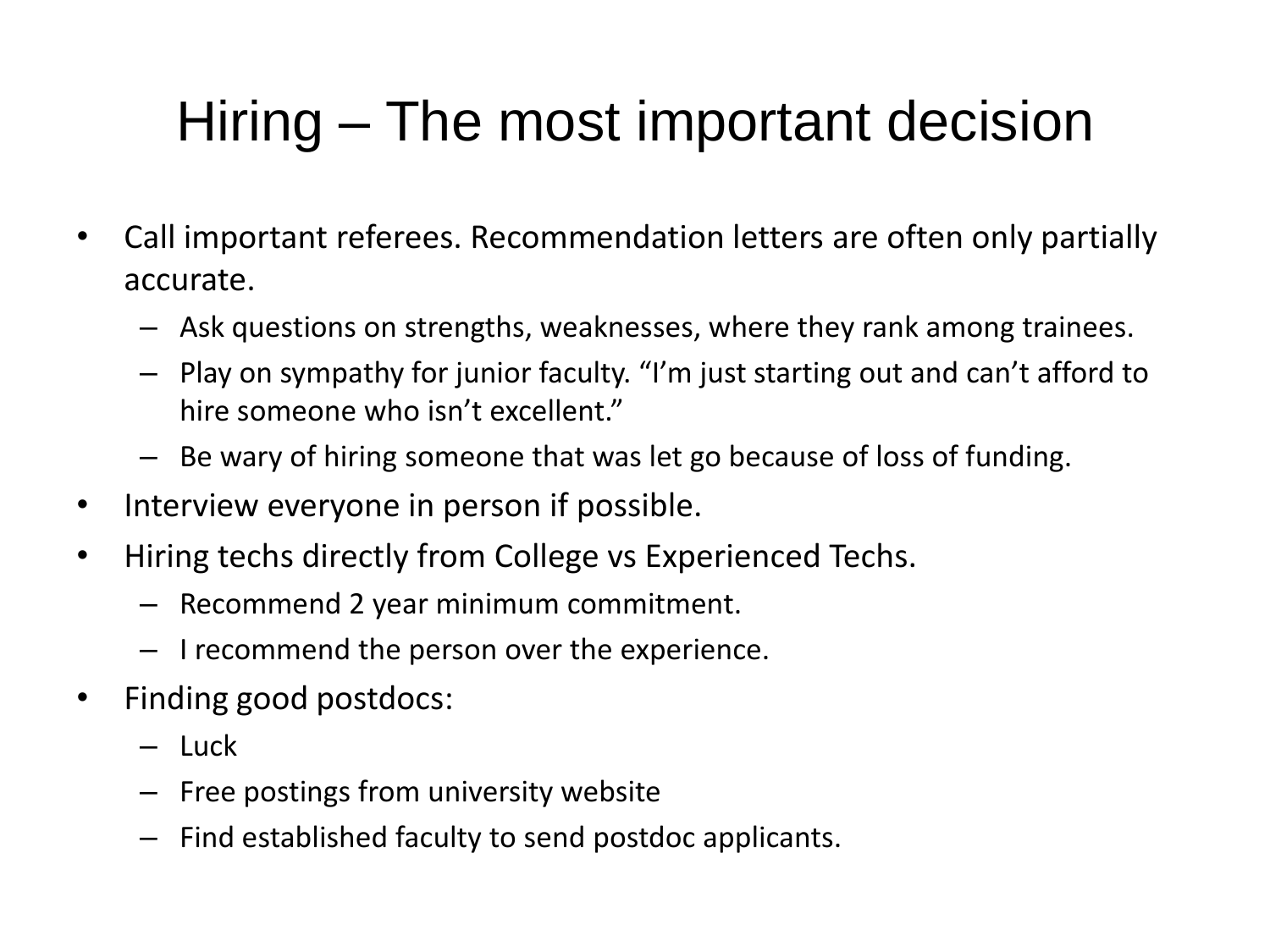## Hiring – The most important decision

- Getting rotation students
	- Word of mouth (Make sure your web page is setup ASAP).
	- Getting known by graduate programs.
	- Students often like young labs
	- Do admissions interviews
	- Teaching
- Training Personnel
	- No matter how talented, every trainee will require some direction (especially at the start).
	- Be at the bench!
	- You are responsible.
- Paying for Personnel (Be flexible and hustle!)
	- Training grants for graduate students and postdocs (U.S. citizens)
	- Internal University pilot grants.
	- Find out what fellowships are available for foreign students/postdocs
	- You have to make some assumptions that you will bring in money